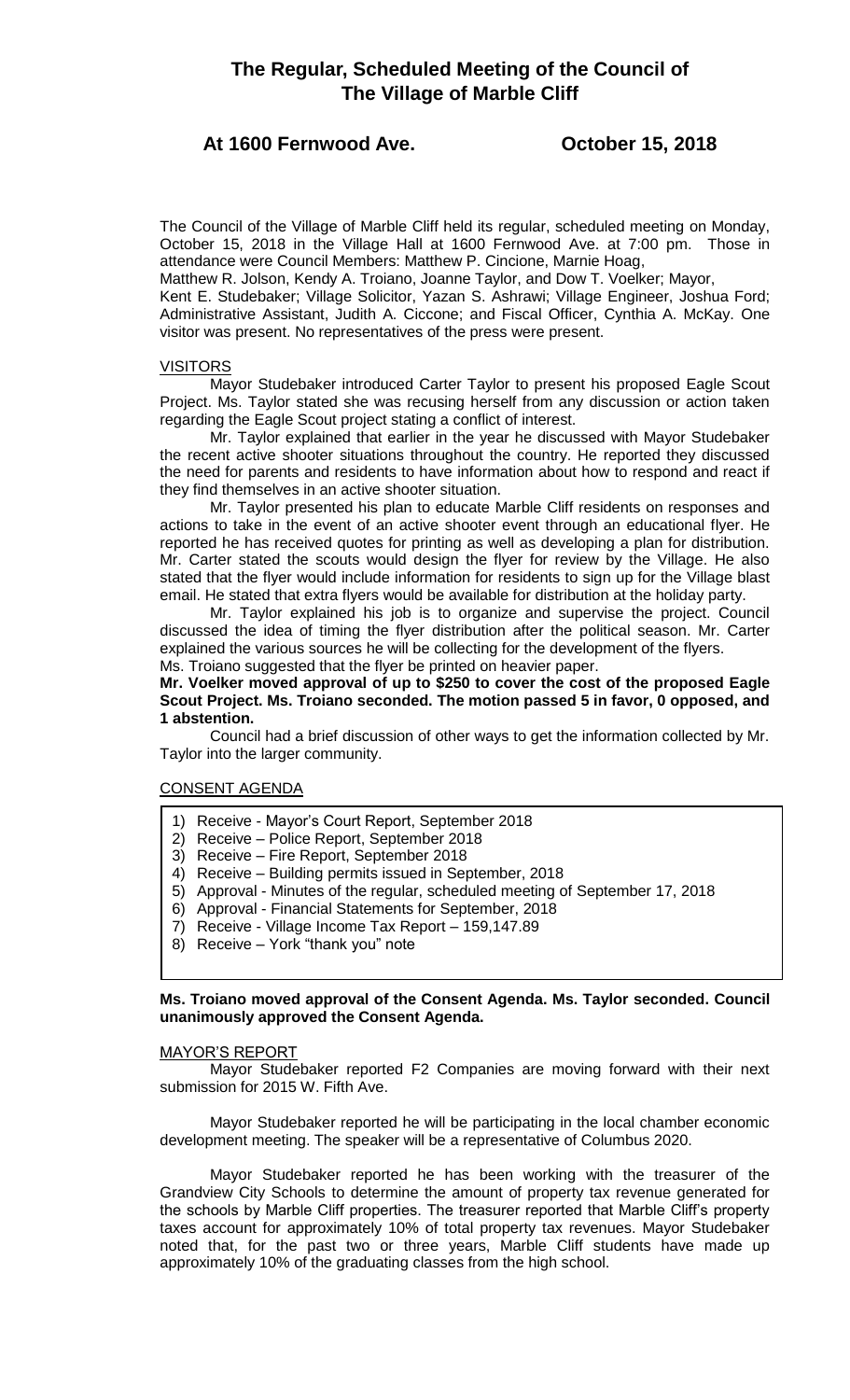Mayor Studebaker noted that an issue (41B) approving Sunday liquor sales at 1400 Food Lab is on the November ballot for resident approval. Mayor Studebaker stated he will put information about the ballot issue on the Village's web site.

Mayor Studebaker reported that, after meetings with representatives of The Columbus Foundation, there are three pieces of legislation for consideration. He reported Mr. Ashrawi has reviewed the documents.

Mayor Studebaker introduced the first reading of O-2575-18, An Ordinance authorizing the Mayor and Fiscal Officer to execute the letter of transmittal to The Columbus Foundation establishing the Paul J. Falco Scholarship Fund of The Columbus Foundation.

**Mr. Cincione moved to suspend the rules. Mr. Jolson seconded. The motion passed unanimously. Ms. Troiano moved the adoption of O-2575-18. Mr. Cincione seconded. The motion passed unanimously.** 

Mayor Studebaker introduced the first reading of O-2576-18, An Ordinance authorizing the expenditure of funds: \$20,000 to the Paul J. Falco Scholarship Fund of The Columbus Foundation and declaring the expenditure to constitute a public purpose. **Ms. Troiano moved to suspend the rules. Mr. Cincione seconded. The motion passed unanimously. Ms. Hoag moved the adoption of O-2576-18. Mr. Voelker seconded. The motion passed unanimously.** 

Mayor Studebaker introduced the first reading of O-2577-18, An Ordinance to amend Ordinance O-2546-17 (2018 APPROPRIATION ORDINANCE) to increase the appropriation of the Falco Scholarship fund by \$105,000 from \$3,000 to \$108,000. **Ms. Troiano moved to suspend the rules. Mr. Jolson seconded. The motion passed unanimously. Ms. Troiano moved the adoption of O-2577-18. Ms. Taylor seconded. The motion passed unanimously.** 

Mayor Studebaker stated he would like to bring legislation for staff raises for 2019 to Council for discussion. Council directed staff to bring legislation for consideration at the November Council meeting.

#### ENGINEER'S REPORT

Mayor Studebaker introduced the first reading of O-2572-18, An Ordinance accepting a change order for the Cardigan Avenue 2018 Roadway Improvements Project, authorizing final payment, and declaring an emergency.

Mr. Ford noted the increase was related to additional materials. Ms. Troiano noted the legislation language needed to be corrected from "reduction" to "addition" and the company's name must be corrected throughout the document to "Shelley and Sands."

**Ms. Troiano moved to suspend the rules. Mr. Voelker seconded. The motion passed unanimously. Mr. Voelker moved the adoption of O-2572-18 as corrected.** 

**Ms. Troiano seconded. The motion passed unanimously. Mr. Voelker moved approval as an emergency in order to finalize payment and close the project.** 

**Ms. Troiano seconded. Roll Call: Mr. Cincione, yes; Mr. Voelker, yes; Ms. Hoag, yes; Mr. Jolson, yes; Ms. Taylor, yes; Ms. Troiano, yes. The motion passed unanimously.**

Mr. Ford presented a plan for capital improvement projects over the next five years. Ms. McKay provided financial information reflecting the proposed projects.

Council discussed various aspects of the plan including water line replacement, water valve exercising and replacement, streetlights and street surface maintenance. Council also discussed advantages and challenges to a project that would take streetscape electrical lines underground.

Mr. Ford discussed recent concerns raised by the EPA regarding lead in water. He reported the City of Columbus has taken the lead in investigating possible points of concern. The Village's water lines are predominately cast iron or copper and the water moving through the lines has been determined to be well within healthy limits with no detectible level of lead in city water. When the Village replaces lines, cooper is used. When property owners make plumbing upgrades they are required to use materials that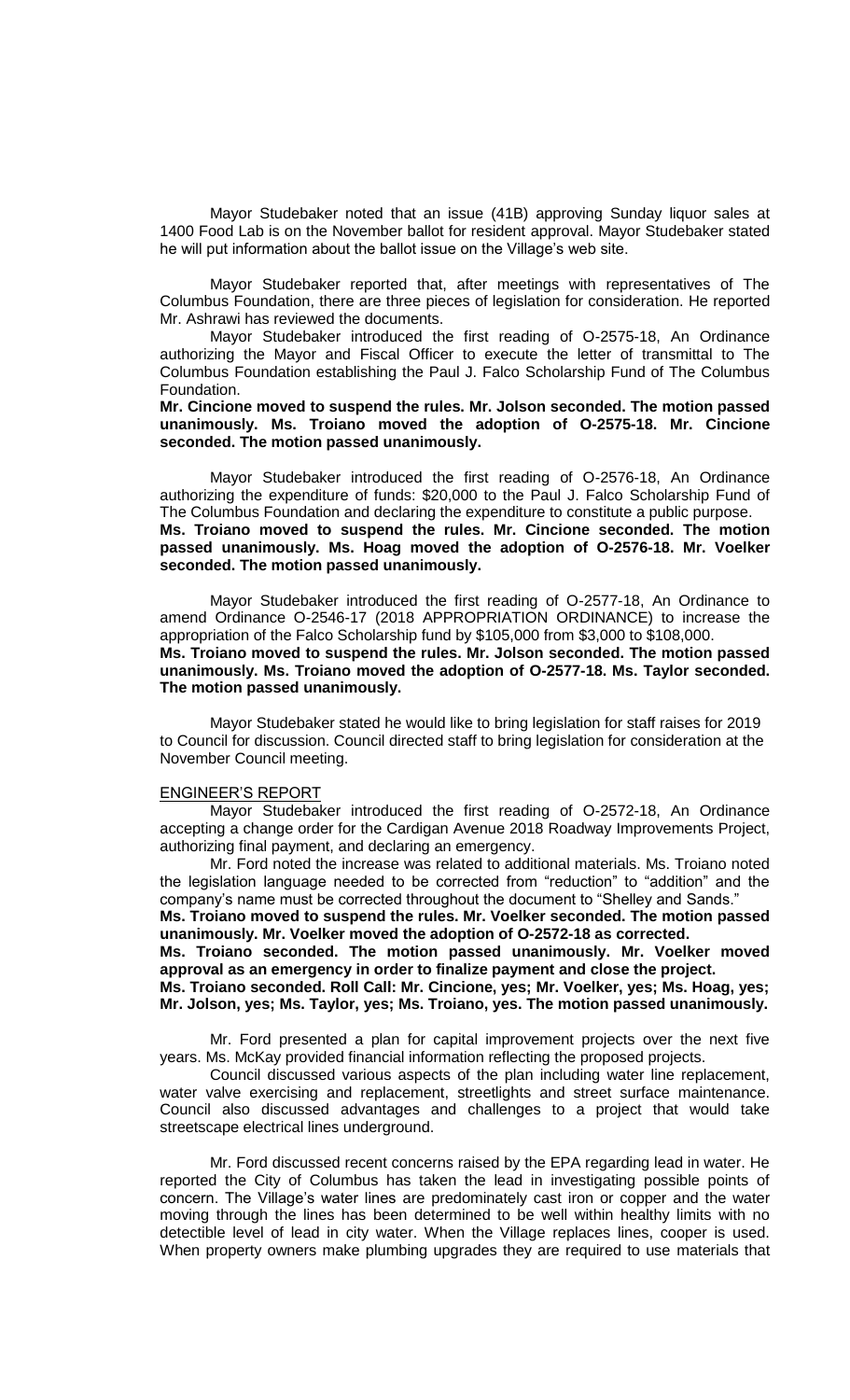are approved for potable water. The City of Columbus will be responsible for drafting any new regulations developed by the EPA.

Mr. Ford reported that he and Ms. McKay have been working with the cities of Upper Arlington and Columbus as well as Franklin County to address ongoing questions of ownership and problems with maintenance of the Franklin County Main 30-inch sanitary sewer that runs along Dublin Rd. from Fishinger Rd. in Upper Arlington through Marble Cliff and Columbus. The communities have agreed to a cleaning and televising project. The Village's portion of the project cost will be \$16,000. Details of the agreement are still being worked out before the cleaning and televising project moves ahead. Eventually it is likely that ownership of the portion of the sewer line that runs through Marble Cliff will be transferred permanently from the county to the Village for maintenance.

Mr. Ashrawi is working with the attorney for Franklin County to finalize paperwork necessary for the transfer of ownership.

Mr. Ford left the meeting at this point.

#### SOLICITOR'S REPORT

Mr. Ashrawi updated Council on federal guidelines and requirements for small cell services and the impact of the regulations on local control of rights-of-way. Council asked Mr. Ashrawi to begin development of local regulations for small cell services.

#### ADMINISTRATIVE ASSISTANT'S REPORT

Ms. Ciccone presented quotes for installation of a fence along the east side of Falco Park. Ms. Ciccone recommended the quote from Hamilton Fencing based on the proposed cost and their attention to detail as reflected in their quote.

### **Mr. Voelker moved approval of the quote from Hamilton Fencing for the installation of a fence along the east side of Falco Park. Ms. Troiano seconded. The motion passed unanimously.**

Ms. Ciccone reported she is continuing to collect proposals for the holiday lighting of Village green spaces.

Ms. Ciccone reported Peterman Tree Service has been retained to remove a dead tree on Roxbury Rd. across from #10 Arlington. Peterman will also trim dead wood from two trees on Cardigan Ave. on the south side near the end of Fernwood Ave.

#### APPROVAL OF BILLS

**Ms. Troiano moved approval of the October 2018 bills totaling \$105,768.62. Ms. Hoag seconded. The motion passed unanimously.**

### **Ms. Troiano moved approval of the amended September 2018 bills totaling \$82,284.03. Mr. Voelker seconded. The motion passed unanimously.**

#### FISCAL OFFICER'S REPORT

Mayor Studebaker introduced the first reading of O-2578-18, 2019 Annual Appropriation Ordinance.

Ms. McKay reviewed the proposed appropriations for 2019.

No action was taken.

# COUNCIL MEMBERS REPORTS

Ms. Troiano reported the dedication of the enhanced Memorial Park in Grandview Heights will take place on Sunday, November 11, 2018 at 3:00 P.M.

Mr. Voelker reported he was unable to attend the most recent meeting of the GH Growing on Tradition Steering Committee. The committee has received public comment and has issued a report on objectives, goals and findings. The report is available on the city's web site.